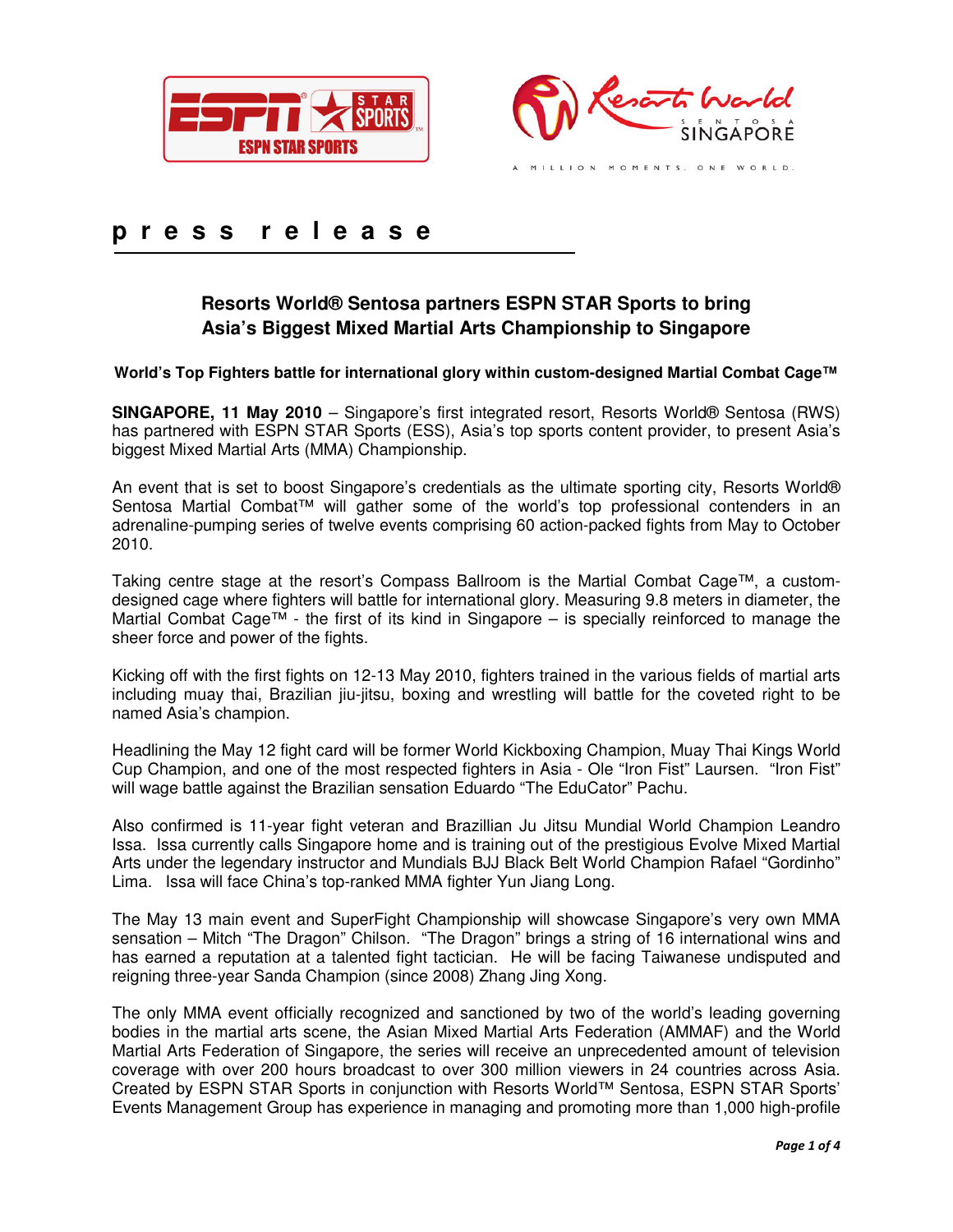sporting events around Asia, such as the KIA X Games Asia, KL World 5s, 9 Ball Tour, the FEI Endurance Race, the Standard Chartered FIH Men's Junior World Cup & Aviva Ironman 2009.

Said Mr Adam Zecha, Executive Vice President, Head of Sales, SE Asia, ESPN STAR Sports, "We are delighted to join hands with Resorts World™ Sentosa in a 3-year partnership to create stage and broadcast Asia's biggest mixed martial arts event right here in Singapore. The inaugural MARTIAL COMBAT is a great sports entertainment initiative which has the potential of becoming a signature sporting event in Asia. As Asia's top sports content provider, ESPN STAR Sports constantly strives to broaden the horizons and the reach of sports around the world and we are confident of delivering a world-class production that will help strengthen the popularity of Mixed Martial Arts in Asia."

Ms Andrea Teo, Vice President of Entertainment at RWS said: "We are confident that Resorts World Sentosa Martial Combat will help boost Singapore's status on the sporting map of the world. With its grit and glamour, the competition will get sports enthusiasts' adrenalines pumping, and reiterates the diversity of entertainment options at Resorts World Sentosa. This is in line with our promise to deliver entertainment choices for all tastes and ages."

## **Resorts World™ Sentosa MARTIAL COMBAT 2010**

12 & 13 May at 8pm Resorts World Convention Centre™, Compass Ballroom Tickets: \*S\$50 \*S\$80 \*S\$100 \*S\$120 \*S\$300 (\*Prices exclude \$3 Sistic booking fee)

For more information and announcement of upcoming fight cards, please visit www.rwmartialcombat.com or call 6577 8888 for enquiries. Tickets can be booked through SISTIC at 6348 5555 or www.sistic.com.sg.

#### **About Mixed Martial Arts (MMA)**

Mixed Martial Arts (MMA) combines the best fighting systems in the various fields of martial arts including muay thai, Brazilian jiu-jitsu, boxing and wrestling. As a spectator sport, it blends the mystique of martial arts, the adrenaline of prize fighting, and the excitement of sports.

MMA is already of the world's fasting growing sports and has dominated the North American pay-per-view scene. Its unique combination of a full-contact combat sport, which also allows a wide variety of fighting techniques, has led to a mass following amongst different types of martial arts enthusiasts.

- End -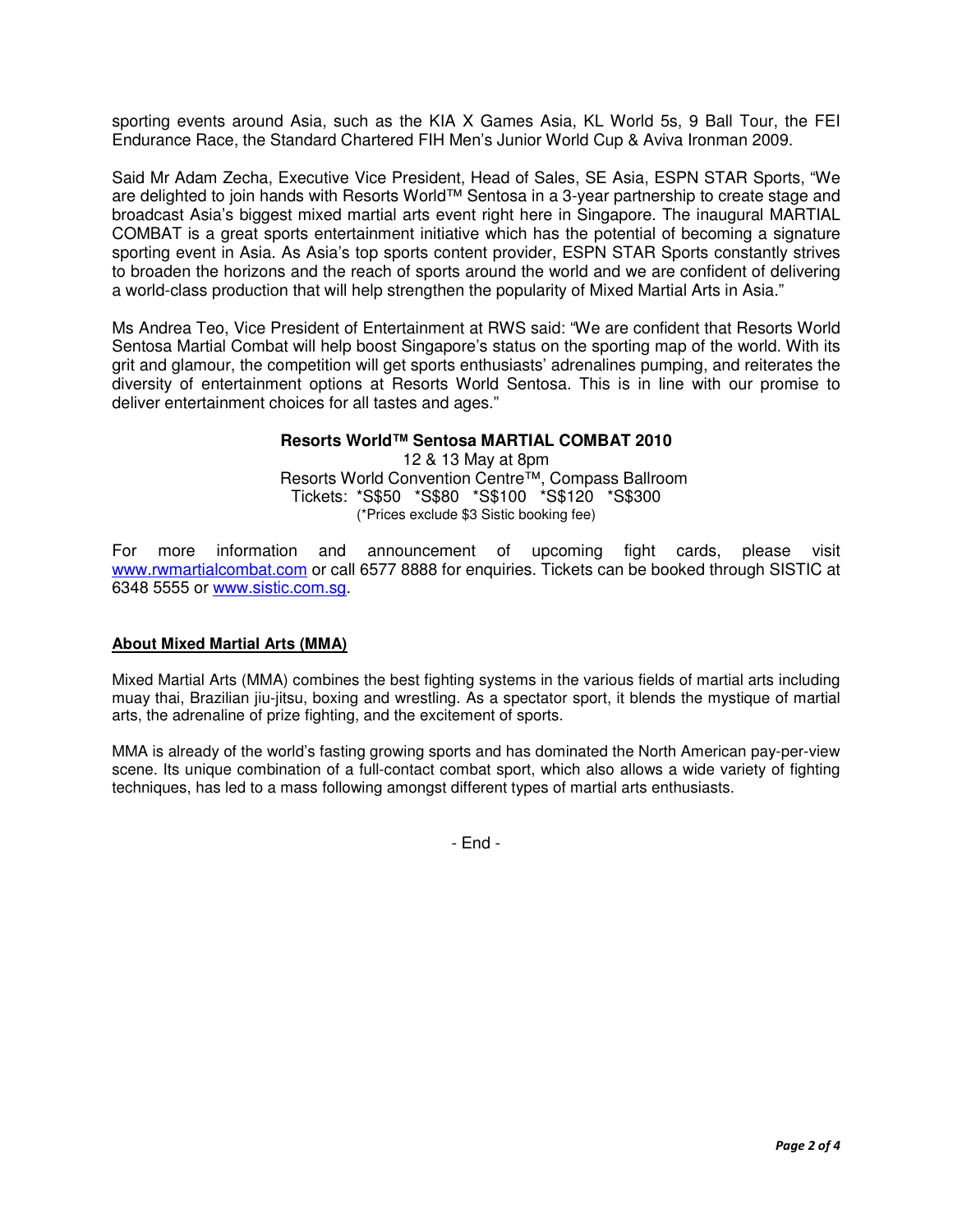#### **About Resorts World Sentosa**

Resorts World Sentosa, one of the world's most extensive and expensive integrated resorts at S\$6.59 billion, was built in a record time of under three years. Resorts World Sentosa has soft opened its four hotels on 20 January 2010, its shopping and dining strip, FestiveWalk on 30 January 2010, Singapore's first casino on 14 February 2010, together with the Resorts World Convention Centre, which includes its Compass Ballroom, 26 function rooms and 1,600-seat Festive Grand theatre and Southeast Asia's first and only Universal Studios Singapore on 18 March 2010. Supporting the attractions are a 3,500-lot carpark facility, restaurants, retail stores, entertainment and public attractions that include Emmy-award winner Jeremy Railton's Lake of Dreams and Chamber of Treasures.

Resorts World Sentosa will open the world's largest Marine Life Park, its Maritime Xperiential Museum, a destination spa and two remaining hotels with a total of 500 rooms in phase two development.

## **About ESPN STAR Sports**

ESPN STAR Sports is a 50:50 joint venture between two of the world's leading cable and satellite broadcasters. As Asia's definitive and complete sports broadcaster and content provider, ESPN STAR Sports combines the strengths and resources of its ultimate parent companies – Walt Disney (ESPN, Inc.) and News Corporation Limited (STAR) – to deliver a diverse array of international and regional sports to viewers via its encrypted pay tv services.

ESPN STAR Sports showcases an unparalleled variety of premier live sports from around the globe 24 hours a day to a cumulative reach of more than 300 million viewers in Asia. ESPN STAR Sports has 19 networks covering 24 countries, each localised to deliver differentiated world-class premier sports programming to Asian viewers. This includes ESPN SEA, ESPN China, ESPN Hong Kong, ESPN India, ESPN Malaysia, ESPN Philippines, ESPN SEA 2, ESPN Taiwan, MBC-ESPN (Korea), STAR Sports Asia, STAR Sports Hong Kong, STAR Sports India, STAR Sports Malaysia, STAR Sports SEA, STAR Sports SEA 2, STAR Sports Taiwan, STAR Cricket, ESPNEWS and ESPN HD.

On the ground, the ESPN STAR Sports Event Management Group manages and promotes premier sporting events around Asia. ESPN STAR Sports aims to reach consumers at any time, any place and through all new media platforms, both internet and mobile. The multi-lingual, online platforms, espnstar.com, espnstar.com.cn and espnstar.com.tw interact with millions of users providing them with indepth sports news, results and competitions. Developed for the sports fan that is constantly on the move, mobileESPN enables the serious sports fan to follow their favourite sports more closely than ever before with a combination of specially produced video news clips, in-depth news coverage and analysis.

#### **MEDIA CONTACT:**

Resorts World Sentosa Angeline Ng Tel: + 65 6577 9772 Cell: +65 9773 9598 angeline.ng@rwsentosa.com

Weber Shandwick Singapore (for Resorts World Sentosa) Khushil Vaswani / Zheng FangTing Tel: +65 6825 8023 / +65 6825 8031 Cell: +65 9127 7024 / +65 9696 9323 kvaswani@webershandwick.com/ fzheng@webershandwick.com

ESPN STAR Sports Cheryl Long Tel: +65 6216 6032 Cell: +65 9297 2475 Cheryl.Long@espnstar.com